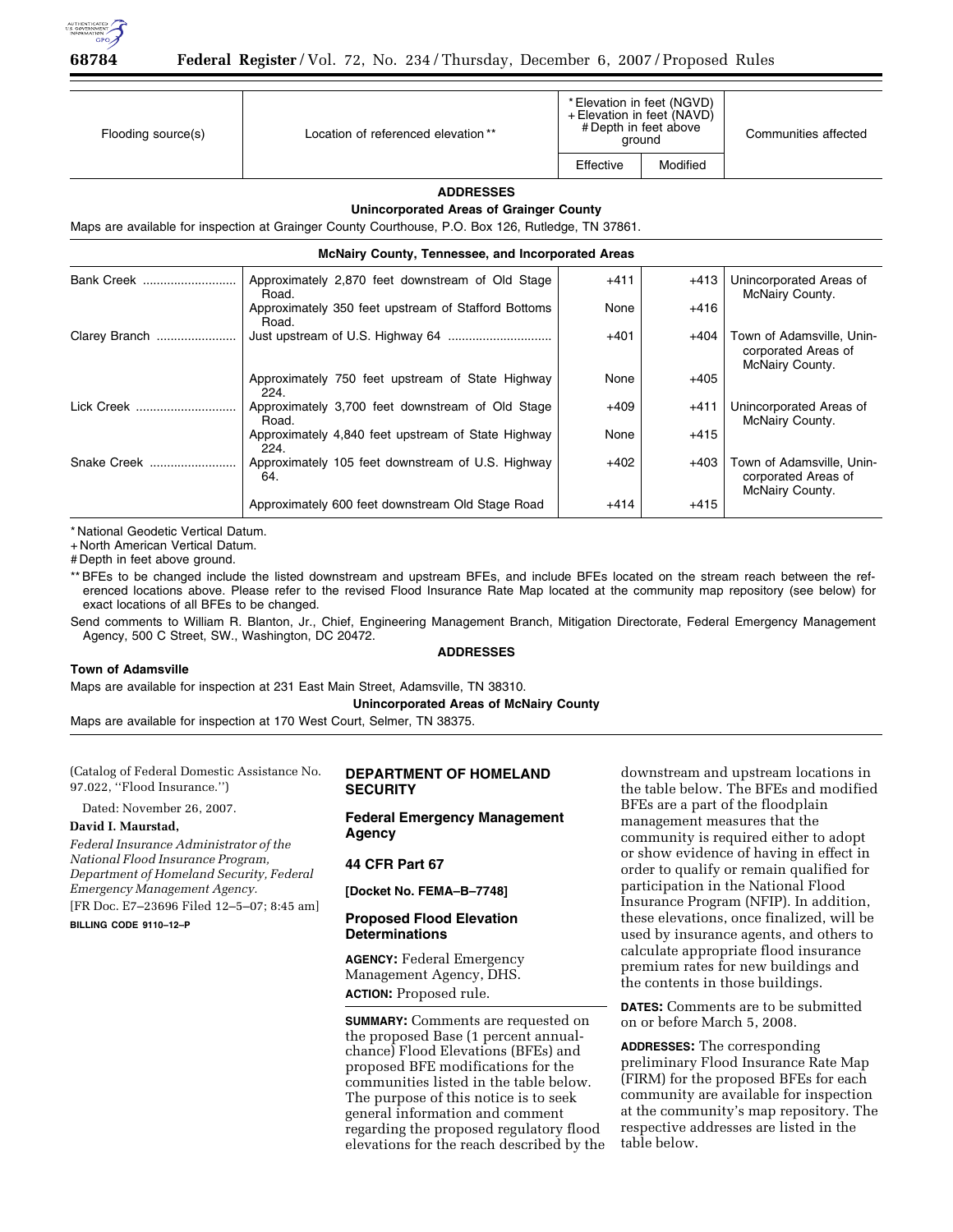You may submit comments, identified by Docket No. FEMA–B–7748, to William R. Blanton, Jr., Chief, Engineering Management Branch, Mitigation Directorate, Federal Emergency Management Agency, 500 C Street, SW., Washington, DC 20472, (202) 646–3151, or (e-mail) *bill.blanton@dhs.gov.* 

# **FOR FURTHER INFORMATION CONTACT:**

William R. Blanton, Jr., Chief, Engineering Management Branch, Mitigation Directorate, Federal Emergency Management Agency, 500 C Street, SW., Washington, DC 20472, (202) 646–3151 or (e-mail) *bill.blanton@dhs.gov.* 

**SUPPLEMENTARY INFORMATION:** The Federal Emergency Management Agency (FEMA) proposes to make determinations of BFEs and modified BFEs for each community listed below, in accordance with section 110 of the Flood Disaster Protection Act of 1973, 42 U.S.C. 4104, and 44 CFR 67.4(a).

These proposed BFEs and modified BFEs, together with the floodplain management criteria required by 44 CFR 60.3, are the minimum that are required. They should not be construed to mean that the community must change any existing ordinances that are more stringent in their floodplain management requirements. The community may at any time enact stricter requirements of its own, or

pursuant to policies established by other Federal, State, or regional entities. These proposed elevations are used to meet the floodplain management requirements of the NFIP and are also used to calculate the appropriate flood insurance premium rates for new buildings built after these elevations are made final, and for the contents in these buildings.

Comments on any aspect of the Flood Insurance Study and FIRM, other than the proposed BFEs, will be considered. A letter acknowledging receipt of any comments will not be sent.

*Administrative Procedure Act Statement.* This matter is not a rulemaking governed by the Administrative Procedure Act (APA), 5 U.S.C. 553. FEMA publishes flood elevation determinations for notice and comment; however, they are governed by the Flood Disaster Protection Act of 1973, 42 U.S.C. 4105, and the National Flood Insurance Act of 1968, 42 U.S.C. 4001 *et seq.*, and do not fall under the APA.

*National Environmental Policy Act.*  This proposed rule is categorically excluded from the requirements of 44 CFR part 10, Environmental Consideration. An environmental impact assessment has not been prepared.

*Regulatory Flexibility Act.* As flood elevation determinations are not within the scope of the Regulatory Flexibility Act, 5 U.S.C. 601–612, a regulatory flexibility analysis is not required.

*Executive Order 12866, Regulatory Planning and Review.* This proposed rule is not a significant regulatory action under the criteria of section 3(f) of Executive Order 12866, as amended.

*Executive Order 13132, Federalism.*  This proposed rule involves no policies that have federalism implications under Executive Order 13132.

*Executive Order 12988, Civil Justice Reform.* This proposed rule meets the applicable standards of Executive Order 12988.

## **List of Subjects in 44 CFR Part 67**

Administrative practice and procedure, Flood insurance, Reporting and recordkeeping requirements.

Accordingly, 44 CFR part 67 is proposed to be amended as follows:

## **PART 67—[AMENDED]**

1. The authority citation for part 67 continues to read as follows:

**Authority:** 42 U.S.C. 4001 *et seq.*; Reorganization Plan No. 3 of 1978, 3 CFR, 1978 Comp., p. 329; E.O. 12127, 44 FR 19367, 3 CFR, 1979 Comp., p. 376.

## **§ 67.4 [Amended]**

2. The tables published under the authority of § 67.4 are proposed to be amended as follows:

| Flooding source(s)       | Location of referenced elevation**                             | * Elevation in feet (NGVD)<br>+ Elevation in feet (NAVD)<br># Depth in feet above<br>ground |          | Communities affected                        |
|--------------------------|----------------------------------------------------------------|---------------------------------------------------------------------------------------------|----------|---------------------------------------------|
|                          |                                                                | Effective                                                                                   | Modified |                                             |
|                          | Shoshone County, Idaho, and Incorporated Areas                 |                                                                                             |          |                                             |
| Pine Creek without levee | Approximately 600 feet upstream of Interstate 90 off-<br>ramp. | None                                                                                        | $+2208$  | City of Pinehurst.                          |
|                          | Approximately 750 feet downstream of Ohio Avenue               | None                                                                                        | $+2240$  |                                             |
| Pine Creek without levee | Just upstream of Interstate 90 at Old ID State Route<br>10.    | None                                                                                        | $+2198$  | Unincorporated Areas of<br>Shoshone County. |
|                          | Approximately 3,700 feet upstream of Ohio Avenue               | None                                                                                        | $+2277$  |                                             |

\* National Geodetic Vertical Datum.

# Depth in feet above ground.

+ North American Vertical Datum.

\*\* BFEs to be changed include the listed downstream and upstream BFEs, and include BFEs located on the stream reach between the referenced locations above. Please refer to the revised Flood Insurance Rate Map located at the community map repository (see below) for exact locations of all BFEs to be changed.

Send comments to William R. Blanton, Jr., Chief, Engineering Management Branch, Mitigation Directorate, Federal Emergency Management Agency, 500 C Street, SW., Washington, DC 20472.

#### **City of Pinehurst**

### **ADDRESSES**

Maps are available for inspection at 106 North Division Street, Pinehurst, ID 83850.

**Unincorporated Areas of Shoshone County** 

Maps are available for inspection at 700 Bank Street, Suite 35, Wallace, ID 83873.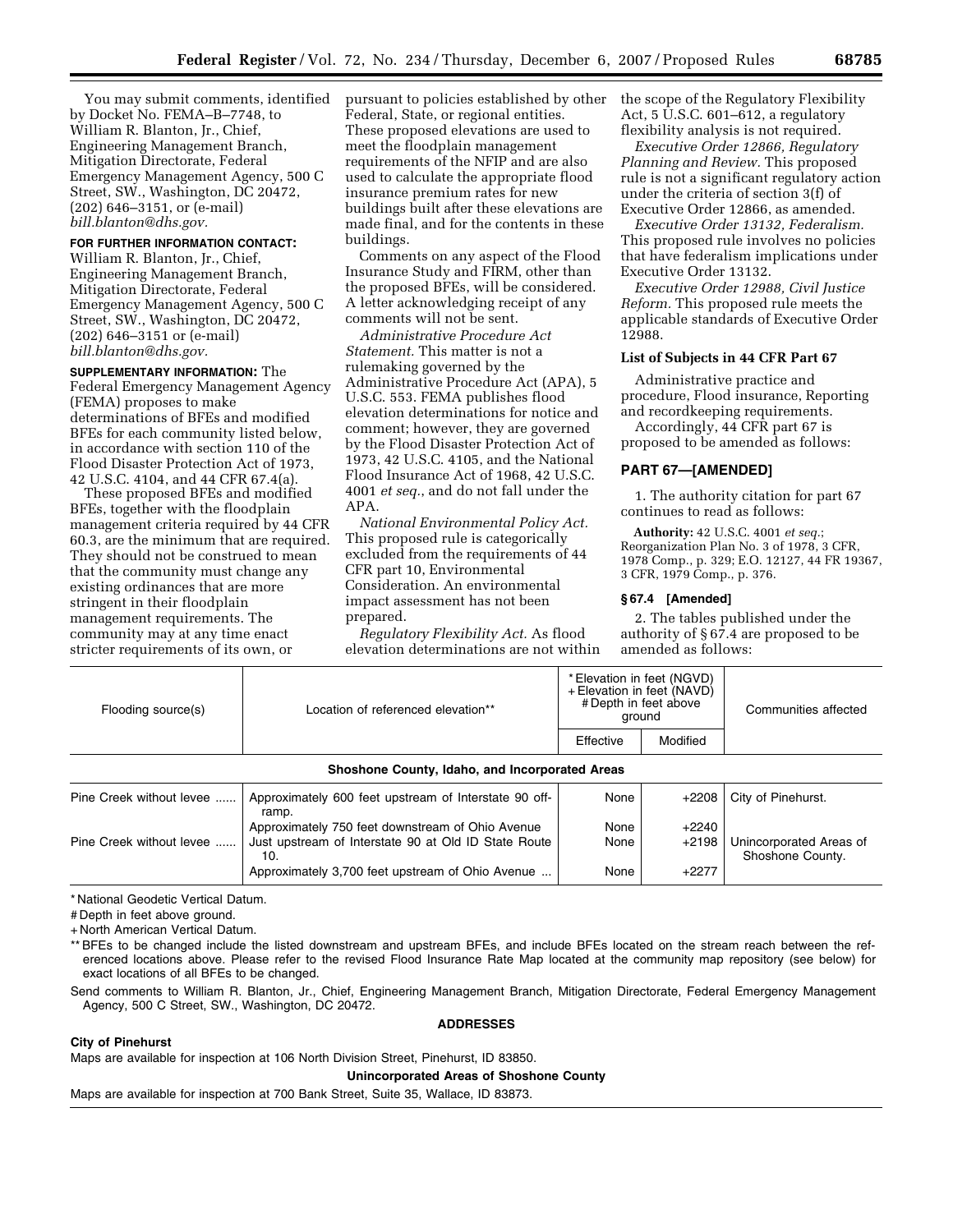| Flooding source(s) | Location of referenced elevation**                                                                                                        | * Elevation in feet (NGVD)<br>+ Elevation in feet (NAVD)<br># Depth in feet above<br>ground |                  | Communities affected                                               |  |
|--------------------|-------------------------------------------------------------------------------------------------------------------------------------------|---------------------------------------------------------------------------------------------|------------------|--------------------------------------------------------------------|--|
|                    |                                                                                                                                           | Effective                                                                                   | Modified         |                                                                    |  |
|                    | Daviess County, Kentucky, and Incorporated Areas                                                                                          |                                                                                             |                  |                                                                    |  |
| Gilles Ditch       |                                                                                                                                           | $+398$                                                                                      | $+399$           | City of Owensboro, Unin-<br>corporated Areas of<br>Daviess County. |  |
|                    | Approximately 2,600 feet upstream U.S. 60<br>Approximately 100 feet upstream South Griffith Ave-<br>nue.                                  | None<br>None                                                                                | $+415$<br>$+397$ | City of Owensboro, Unin-<br>corporated Areas of<br>Daviess County. |  |
|                    | Approximately 150 feet downstream South Griffith Av-<br>enue.                                                                             | None                                                                                        | $+397$           |                                                                    |  |
| Horse Fork         | Approximate 1,500 feet upstream Wendell Ford Ex-<br>pressway.                                                                             | $+395$                                                                                      | $+394$           | City of Owensboro, Unin-<br>corporated Areas of<br>Daviess County. |  |
| Ohio River         | Approximately 120 feet downstream of KY-54<br>At the western county boundary (Approximately<br>11,000 feet downstream Crane Pond Slough). | $+417$<br>$+384$                                                                            | $+418$<br>$+383$ | City of Owensboro, Unin-<br>corporated Areas of<br>Daviess County. |  |
| Persimmon Ditch    |                                                                                                                                           | $+394$<br>$+399$                                                                            | $+393$<br>$+389$ | City of Owensboro, Unin-<br>corporated Areas of<br>Daviess County. |  |
| Scherm Ditch       |                                                                                                                                           | $+403$<br>$+398$                                                                            | $+401$<br>$+399$ | City of Owensboro, Unin-<br>corporated Areas of<br>Daviess County. |  |
|                    | Approximately 1,100 feet upstream South Griffith Ave-<br>nue.                                                                             | $+399$                                                                                      | $+400$           |                                                                    |  |
| Yellow Creek       |                                                                                                                                           | $+397$                                                                                      | $+392$           | City of Owensboro, Unin-<br>corporated Areas of<br>Daviess County. |  |
|                    | Approximately 520 feet upstream Wendell Ford Ex-<br>pressway.                                                                             | None                                                                                        | $+408$           |                                                                    |  |

# Depth in feet above ground.

+ North American Vertical Datum.

\*\* BFEs to be changed include the listed downstream and upstream BFEs, and include BFEs located on the stream reach between the referenced locations above. Please refer to the revised Flood Insurance Rate Map located at the community map repository (see below) for exact locations of all BFEs to be changed.

Send comments to William R. Blanton, Jr., Chief, Engineering Management Branch, Mitigation Directorate, Federal Emergency Management Agency, 500 C Street, SW., Washington, DC 20472.

**ADDRESSES** 

### **City of Owensboro**

Maps are available for inspection at PO Box 732, 200 East 3rd Street, Owensboro, KY 42302–0732.

**Unincorporated Areas of Daviess County** 

Maps are available for inspection at PO Box 732, 200 East 3rd Street, Owensboro, KY 42302–0732.

# **Lee County, Kentucky, and Incorporated Areas**

| Kentucky River-North Fork | Approximately 150 feet downstream of confluence                                                | None | $+668$ | Unincorpo-                 |
|---------------------------|------------------------------------------------------------------------------------------------|------|--------|----------------------------|
| Kentucky River            | with Mirey Creek.<br>Approximately 1,550 feet downstream of confluence<br>with Blaines Branch. | None | $+671$ | rated Areas of Lee County. |

\* National Geodetic Vertical Datum.

# Depth in feet above ground.

+ North American Vertical Datum.

\*\* BFEs to be changed include the listed downstream and upstream BFEs, and include BFEs located on the stream reach between the referenced locations above. Please refer to the revised Flood Insurance Rate Map located at the community map repository (see below) for exact locations of all BFEs to be changed.

Send comments to William R. Blanton, Jr., Chief, Engineering Management Branch, Mitigation Directorate, Federal Emergency Management Agency, 500 C Street, SW., Washington, DC 20472.

# **ADDRESSES**

# **Unincorporated Areas of Lee County**

Maps are available for inspection at Lee County Courthouse, 256 Main Street, Beattyville, KY 41311.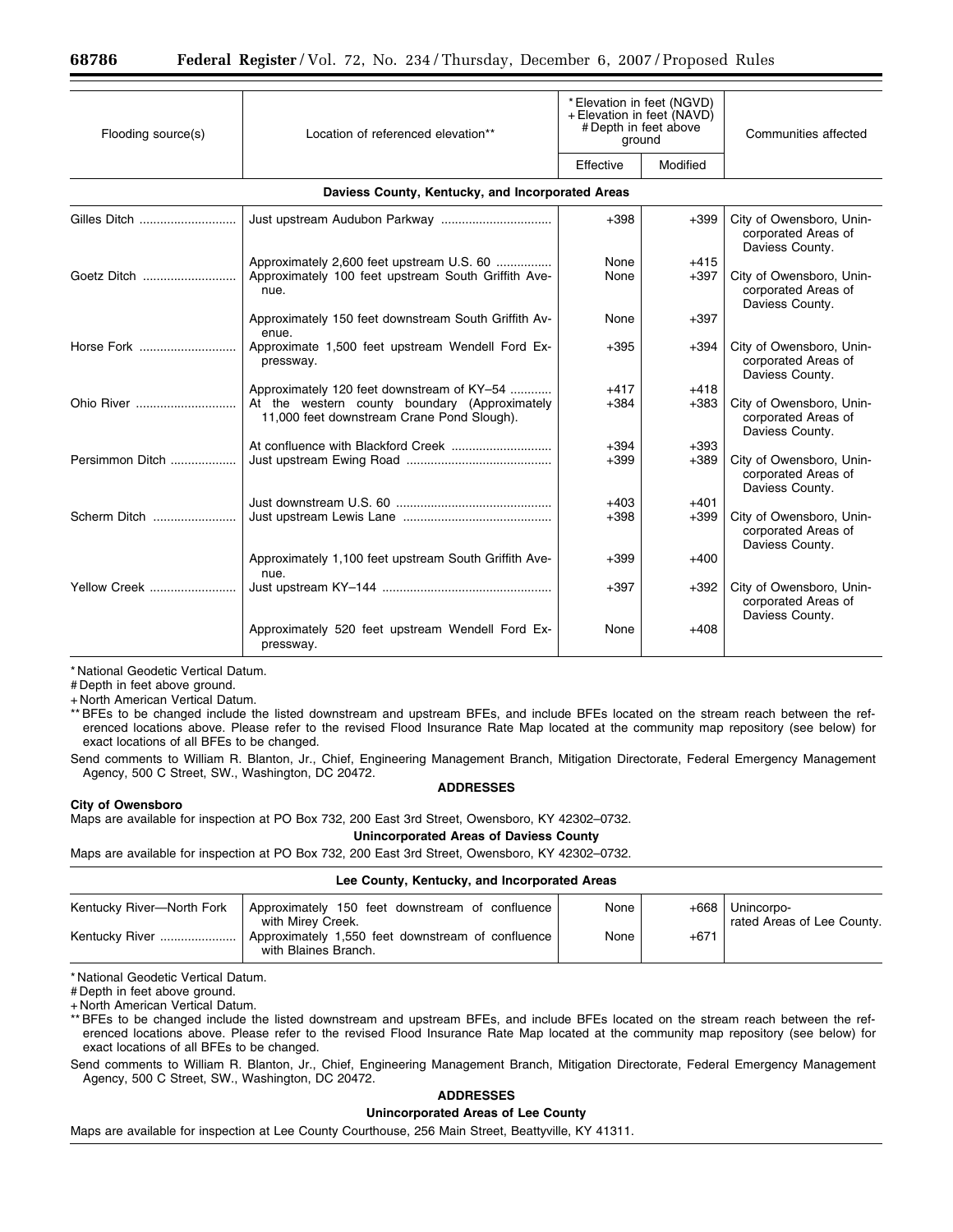| Flooding source(s)                               | Location of referenced elevation**                                                | * Elevation in feet (NGVD)<br>+ Elevation in feet (NAVD)<br># Depth in feet above<br>ground |          | Communities affected                                           |  |  |
|--------------------------------------------------|-----------------------------------------------------------------------------------|---------------------------------------------------------------------------------------------|----------|----------------------------------------------------------------|--|--|
|                                                  |                                                                                   | Effective                                                                                   | Modified |                                                                |  |  |
| Midland County, Michigan, and Incorporated Areas |                                                                                   |                                                                                             |          |                                                                |  |  |
| Chippewa River                                   | Approximately 8,745 feet upstream of the confluence<br>with Tittabawassee River.  | None                                                                                        | +616     | Township of Midland,<br>Township of Homer.                     |  |  |
|                                                  | Approximately 18,635 feet upstream of the confluence<br>with Tittabawassee River. | None                                                                                        | $+616$   |                                                                |  |  |
| Sturgeon Creek                                   | Approximately 4,200 feet upstream of Airport Road                                 | None                                                                                        | +615     | City of Midland, Township<br>of Larkin.                        |  |  |
|                                                  | Approximately 4,620 feet upstream of Airport Road                                 | None                                                                                        | $+615$   |                                                                |  |  |
| Tittabawassee River                              | Approximately 5,000 feet upstream of Consumers<br>Power Railroad.                 | None                                                                                        | $+611$   | Township of Midland, City<br>of Midland, Township of<br>Homer. |  |  |
|                                                  | Approximately 14,080 feet upstream of the confluence<br>of Sturgeon Creek.        | None                                                                                        | $+616$   |                                                                |  |  |

# Depth in feet above ground.

+ North American Vertical Datum.

BFEs to be changed include the listed downstream and upstream BFEs, and include BFEs located on the stream reach between the referenced locations above. Please refer to the revised Flood Insurance Rate Map located at the community map repository (see below) for exact locations of all BFEs to be changed.

Send comments to William R. Blanton, Jr., Chief, Engineering Management Branch, Mitigation Directorate, Federal Emergency Management Agency, 500 C Street, SW., Washington, DC 20472.

### **ADDRESSES**

### **City of Midland**

Maps are available for inspection at 333 West Ellsworth Street, Midland, MI 48640.

**Township of Homer** 

Maps are available for inspection at Homer Township Hall, 522 North Homer Road, Midland, MI 48640.

**Township of Larkin** 

Maps are available for inspection at Larkin Township Hall, 3027 North Jefferson Road, Midland, MI 48642.

**Township of Midland** 

Maps are available for inspection at 1030 S. Poseyville Road, Midland, MI 48640.

## **Ulster County, New York, and Incorporated Areas**

| Rondout Creek     | Approximately 500 feet downstream of the Conrail<br>Bridge Structure.       | $+8$         | $+9$         | City of Kingston, Town of<br>Esopus, Town of<br>Rosendale, Town of UI-<br>ster. |
|-------------------|-----------------------------------------------------------------------------|--------------|--------------|---------------------------------------------------------------------------------|
|                   | Approximately 200 feet upstream of Lawrenceville<br>Road (State Route 213). | $+94$        | $+91$        |                                                                                 |
| Saw Kill          |                                                                             | None         | $+151$       | Town of Kingston, Town of<br>Ulster.                                            |
|                   | Approximately 0.7 miles upstream of Powder Mill<br>Road.                    | $+260$       | $+255$       |                                                                                 |
| Twaalfskill Brook | Approximately 55 feet upstream of Brook Street                              | None<br>None | +10<br>$+54$ | City of Kingston.                                                               |

\* National Geodetic Vertical Datum.

# Depth in feet above ground.

+ North American Vertical Datum.

\*\* BFEs to be changed include the listed downstream and upstream BFEs, and include BFEs located on the stream reach between the referenced locations above. Please refer to the revised Flood Insurance Rate Map located at the community map repository (see below) for exact locations of all BFEs to be changed.

Send comments to William R. Blanton, Jr., Chief, Engineering Management Branch, Mitigation Directorate, Federal Emergency Management Agency, 500 C Street, SW., Washington, DC 20472.

## **ADDRESSES**

**City of Kingston** 

Maps are available for inspection at City of Kingston-City Hall, 420 Broadway, Kingston, NY 12401.

**Town of Esopus**  Maps are available for inspection at Town of Esopus-Town Hall, 172 Broadway, Port Ewen, NY 12466.

**Town of Kingston** 

Maps are available for inspection at Town of Kingston-Town Hall, 906 Sawkill Road, Kingston, NY 12401.

**Town of Rosendale** 

Maps are available for inspection at Town of Rosendale-Town Hall, 424 Main Street, Rosendale, NY 12742.

### **Town of Ulster**

Maps are available for inspection at Town of Ulster-Town Hall, 1 Town Hall Drive, Lake Katrine, NY 12449.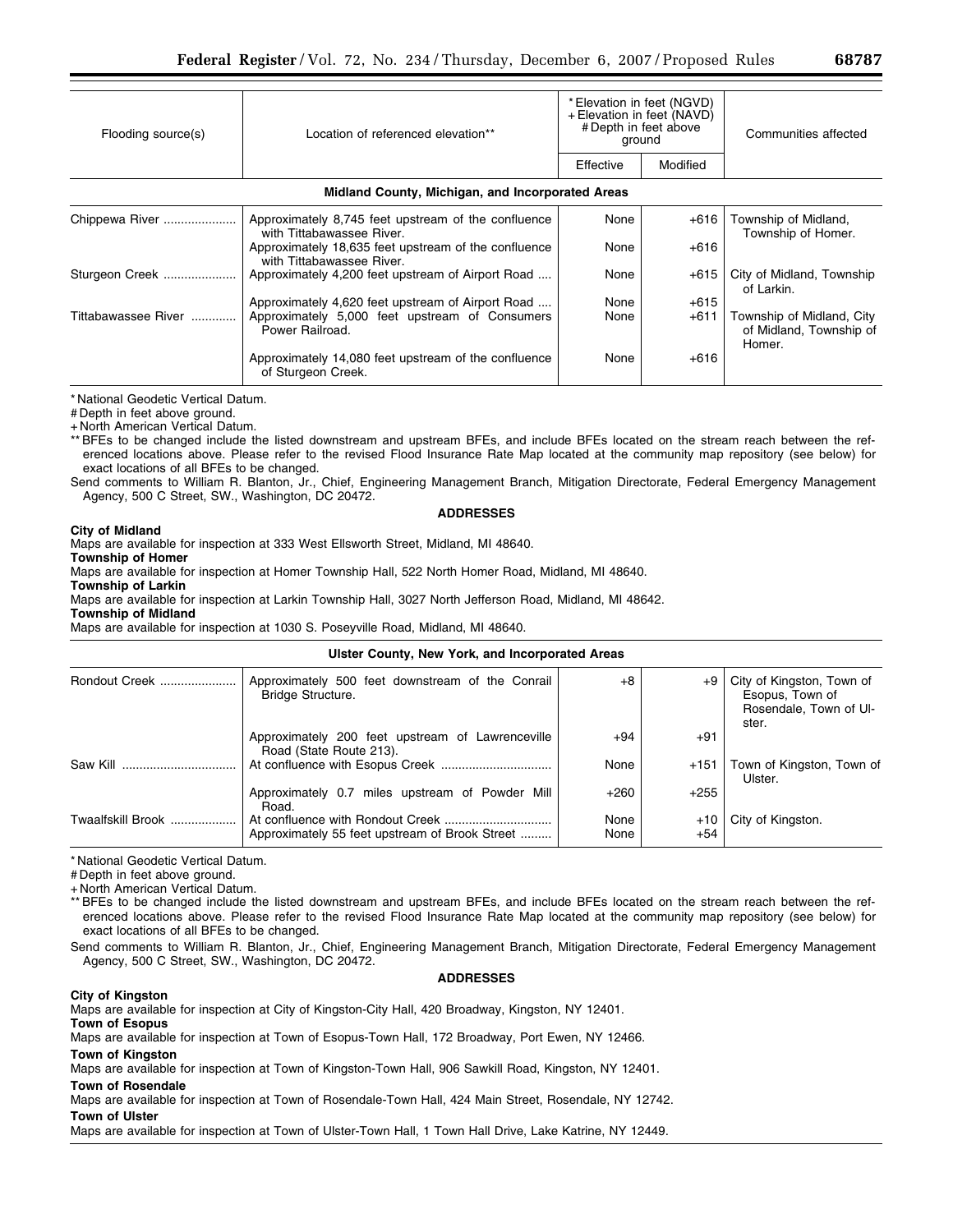$\equiv$ 

Ξ

| Flooding source(s)             | Location of referenced elevation**                                                  | * Elevation in feet (NGVD)<br>+ Elevation in feet (NAVD)<br># Depth in feet above<br>ground |                    | Communities affected                        |  |
|--------------------------------|-------------------------------------------------------------------------------------|---------------------------------------------------------------------------------------------|--------------------|---------------------------------------------|--|
|                                |                                                                                     | Effective                                                                                   | Modified           |                                             |  |
|                                | Caldwell County, North Carolina, and Incorporated Areas                             |                                                                                             |                    |                                             |  |
| Beaver Creek                   | Approximately 400 feet downstream of the Caldwell/                                  | None                                                                                        | $+1184$            | Unincorporated Areas of                     |  |
|                                | Wilkes County boundary.<br>Approximately 1.6 miles upstream of Wilkesboro Bou-      | None                                                                                        | $+1252$            | Caldwell County.                            |  |
| Blue Creek                     | levard.<br>At the confluence with Kings Creek 1 and Little Kings<br>Creek.          | None                                                                                        | +1102              | Unincorporated Areas of<br>Caldwell County. |  |
|                                | Approximately 0.5 mile upstream of Bluegrass Place<br>(State Road 1578).            | None                                                                                        | $+1276$            |                                             |  |
| Buffalo Creek                  | Approximately 1,500 feet upstream of the confluence<br>with Yadkin River.           | +1159                                                                                       | +1160              | Unincorporated Areas of<br>Caldwell County. |  |
| Dennis Creek                   | At the Caldwell/Watauga County boundary                                             | None<br>None                                                                                | $+2080$<br>$+1883$ | Unincorporated Areas of                     |  |
|                                | Approximately 120 feet downstream of Richland Road<br>(State Road 1372).            | None                                                                                        | $+2013$            | Caldwell County.                            |  |
| Elk Branch                     |                                                                                     | None                                                                                        | $+1385$            | Unincorporated Areas of<br>Caldwell County. |  |
|                                | Approximately 1,290 feet upstream of Old Sampson<br>Road (State Road 1574).         | None                                                                                        | $+1450$            |                                             |  |
| Green Rock Branch              |                                                                                     | None                                                                                        | $+1216$            | Unincorporated Areas of<br>Caldwell County. |  |
|                                | Approximately 1.5 miles upstream of Buffalo Cove<br>Road (State Road 1504).         | None                                                                                        | $+1436$            |                                             |  |
| Jackson Camp Creek             |                                                                                     | None                                                                                        | +1757              | Unincorporated Areas of<br>Caldwell County. |  |
|                                | Approximately 1.0 mile upstream of Richland Road<br>(State Road 1372).              | None                                                                                        | +1867              |                                             |  |
| Jesse Fork                     |                                                                                     | None                                                                                        | +1349              | Unincorporated Areas of<br>Caldwell County. |  |
|                                | Approximately 0.8 mile upstream of Stone Mountain<br>Road (State Road 1503).        | None                                                                                        | +1640              |                                             |  |
| Jesse Fork Tributary 1         |                                                                                     | None                                                                                        | +1453              | Unincorporated Areas of<br>Caldwell County. |  |
|                                | Approximately 340 feet upstream of Wallace Coffey<br>Place.                         | None                                                                                        | +1502              |                                             |  |
| Jones Creek                    |                                                                                     | None                                                                                        | +1347              | Unincorporated Areas of<br>Caldwell County. |  |
|                                | Approximately 1.3 miles upstream of C C Camp Road<br>(State Road 1574).             | None                                                                                        | $+2072$            |                                             |  |
| Kings Creek 1                  |                                                                                     | None                                                                                        | +1097              | Unincorporated Areas of<br>Caldwell County. |  |
| Kings Creek 2                  | At the confluence of Blue Creek and Little King Creek                               | None<br>None                                                                                | +1102<br>+1181     | Unincorporated Areas of<br>Caldwell County. |  |
|                                | Approximately 1.9 miles upstream of the confluence<br>of Kings Creek 2 Tributary 1. | None                                                                                        | +1252              |                                             |  |
| Kings Creek 2 Tributary 1      |                                                                                     | None                                                                                        | +1201              | Unincorporated Areas of<br>Caldwell County. |  |
|                                | Approximately 1.2 miles upstream of Taylor Farm<br>Road (State Road 1702).          | None                                                                                        | +1376              |                                             |  |
| Laytown Creek                  | At the confluence with Yadkin River                                                 | None                                                                                        | +1110              | Unincorporated Areas of<br>Caldwell County. |  |
|                                | Approximately 1.8 miles upstream of Laytown Road<br>(State Road 1507).              | None                                                                                        | +1633              |                                             |  |
| Little Kings Creek             | At the confluence with Blue Creek and Kings Creek 1                                 | None                                                                                        | +1102              | Unincorporated Areas of<br>Caldwell County. |  |
|                                | Approximately 1,630 feet upstream of Zacks Fork<br>Road (State Road 1511).          | None                                                                                        | +1334              |                                             |  |
| Mill Creek (into Yadkin River) | At the confluence with Yadkin River                                                 | None                                                                                        | +1154              | Unincorporated Areas of<br>Caldwell County. |  |
|                                | Approximately 1.2 miles upstream of NC 268 High-<br>way.                            | None                                                                                        | +1216              |                                             |  |
| Old Field Branch               |                                                                                     | None                                                                                        | +1379              | Unincorporated Areas of<br>Caldwell County. |  |
| Ooten Creek                    | Approximately 1.7 miles upstream of Cottrell Place                                  | None<br>None                                                                                | +1548<br>$+1940$   | Unincorporated Areas of<br>Caldwell County. |  |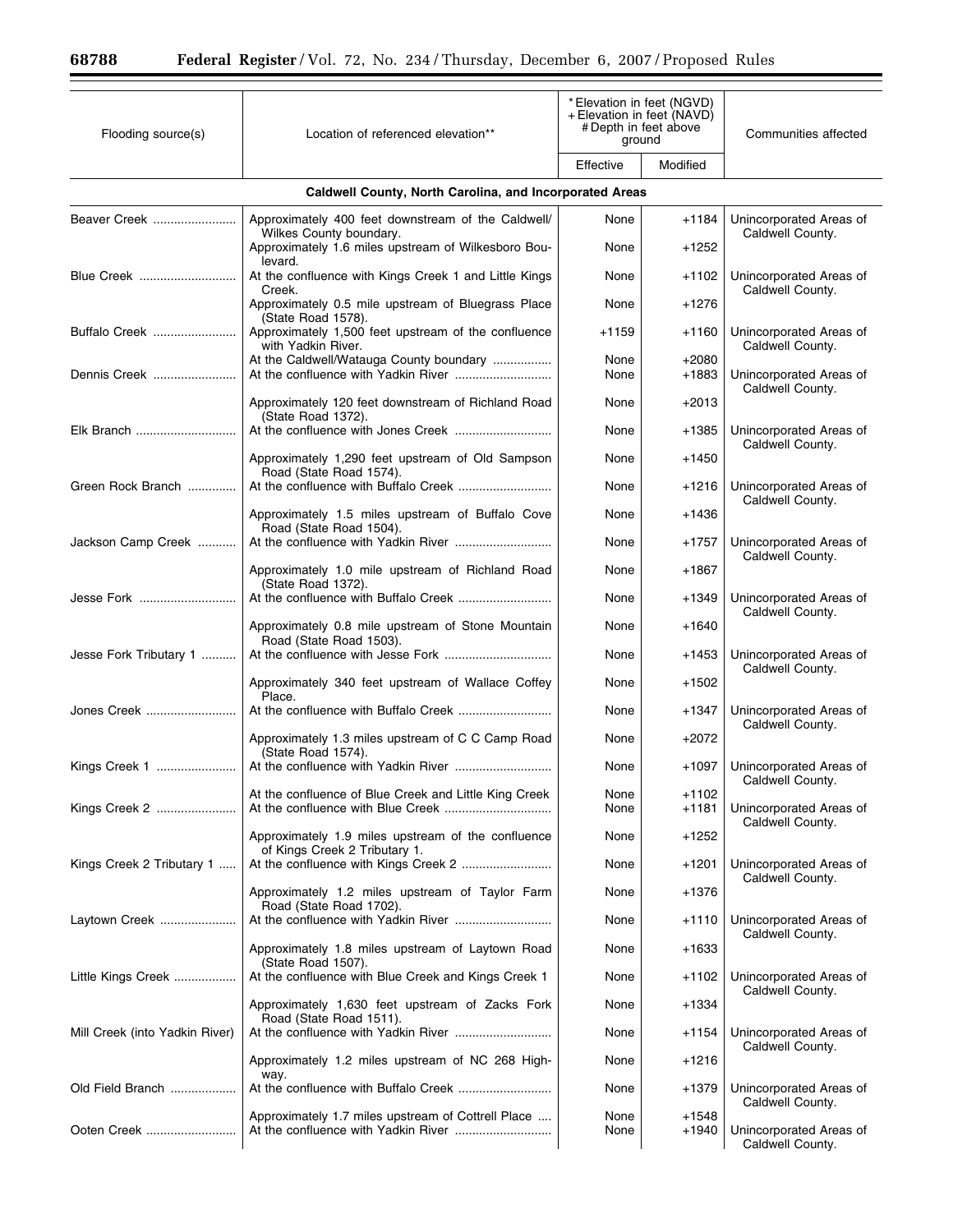| Flooding source(s) | Location of referenced elevation**                                           | * Elevation in feet (NGVD)<br>+ Elevation in feet (NAVD)<br># Depth in feet above<br>ground |          | Communities affected                        |
|--------------------|------------------------------------------------------------------------------|---------------------------------------------------------------------------------------------|----------|---------------------------------------------|
|                    |                                                                              | Effective                                                                                   | Modified |                                             |
|                    | Approximately 0.6 mile upstream of the confluence<br>with Yadkin River.      | None                                                                                        | $+2122$  |                                             |
| Preston Creek      |                                                                              | None                                                                                        | $+1332$  | Unincorporated Areas of<br>Caldwell County. |
|                    | Approximately 650 feet upstream of Kirby Mountain<br>Road (State Road 1370). | None                                                                                        | $+1548$  |                                             |
| Rockhouse Creek    |                                                                              | None                                                                                        | $+1670$  | Unincorporated Areas of<br>Caldwell County. |
|                    | Approximately 1.3 miles upstream of the confluence<br>with Buffalo Creek.    | None                                                                                        | $+1900$  |                                             |
| Warrior Creek      | Approximately 300 feet upstream of the confluence<br>with Yadkin River.      | $+1213$                                                                                     | $+1214$  | Unincorporated Areas of<br>Caldwell County. |
|                    | Approximately 210 feet upstream of Warrior Road<br>(State Road 1346).        | None                                                                                        | $+1251$  |                                             |
| Yadkin River       |                                                                              | None                                                                                        | $+1090$  | Unincorporated Areas of<br>Caldwell County. |
|                    | Approximately 2.2 miles upstream of the confluence<br>of Ooten Creek.        | None                                                                                        | $+2315$  |                                             |
| Tributary 25       |                                                                              | None                                                                                        | $+1128$  | Unincorporated Areas of<br>Caldwell County. |
|                    | Approximately 1,730 feet downstream of Laytown<br>Road (State Road 1507).    | None                                                                                        | $+1284$  |                                             |

# Depth in feet above ground.

+ North American Vertical Datum.

\*\* BFEs to be changed include the listed downstream and upstream BFEs, and include BFEs located on the stream reach between the referenced locations above. Please refer to the revised Flood Insurance Rate Map located at the community map repository (see below) for exact locations of all BFEs to be changed.

Send comments to William R. Blanton, Jr., Chief, Engineering Management Branch, Mitigation Directorate, Federal Emergency Management Agency, 500 C Street, SW., Washington, DC 20472.

### **ADDRESSES**

# **Unincorporated Areas of Caldwell County**

Maps are available for inspection at Caldwell County Courthouse, 1051 Harper Avenue, Lenoir, NC.

| <b>Clatsop County, Oregon, and Incorporated Areas</b> |                                                                          |       |        |                                                                  |
|-------------------------------------------------------|--------------------------------------------------------------------------|-------|--------|------------------------------------------------------------------|
| Beerman Creek                                         |                                                                          | None  | $+21$  | Unincorporated Areas of<br>Clatsop County.                       |
|                                                       | Approximately 0.95 miles upstream of Beerman<br>Creek Lane.              | None  | $+119$ |                                                                  |
| Neawanna Creek                                        | Approximately 50 feet downstream of 12th Avenue                          | $+16$ | $+14$  | City of Seaside, Unincor-<br>porated Areas of<br>Clatsop County. |
|                                                       | Approximately 0.7 miles upstream of Avenue                               | None  | $+19$  |                                                                  |
| Necanicum River                                       | Approximately 450 feet downstream of 12th Avenue                         | $+15$ | $+14$  | City of Seaside, Unincor-<br>porated Areas of<br>Clatsop County. |
|                                                       | Approximately at the Howard Johnson Bridge                               | $+38$ | $+39$  |                                                                  |
| Necanicum River Overflow                              | Approximately 0.24 miles upstream of confluence with<br>Necanicum River. | None  | +32    | City of Seaside, Unincor-<br>porated Areas of<br>Clatsop County. |
|                                                       | Approximately 0.7 miles upstream of confluence with<br>Necanicum River.  | None  | $+37$  |                                                                  |
| Upper Neawanna Creek                                  | Approximately 260 feet downstream of Wahanna<br>Road.                    | None  | +16    | City of Seaside, Unincor-<br>porated Areas of<br>Clatsop County. |
|                                                       | Approximately 840 feet upstream of Wahanna Road                          | None  | $+31$  |                                                                  |

\* National Geodetic Vertical Datum.

# Depth in feet above ground.

+ North American Vertical Datum.

\*\* BFEs to be changed include the listed downstream and upstream BFEs, and include BFEs located on the stream reach between the referenced locations above. Please refer to the revised Flood Insurance Rate Map located at the community map repository (see below) for exact locations of all BFEs to be changed.

Send comments to William R. Blanton, Jr., Chief, Engineering Management Branch, Mitigation Directorate, Federal Emergency Management Agency, 500 C Street, SW., Washington, DC 20472.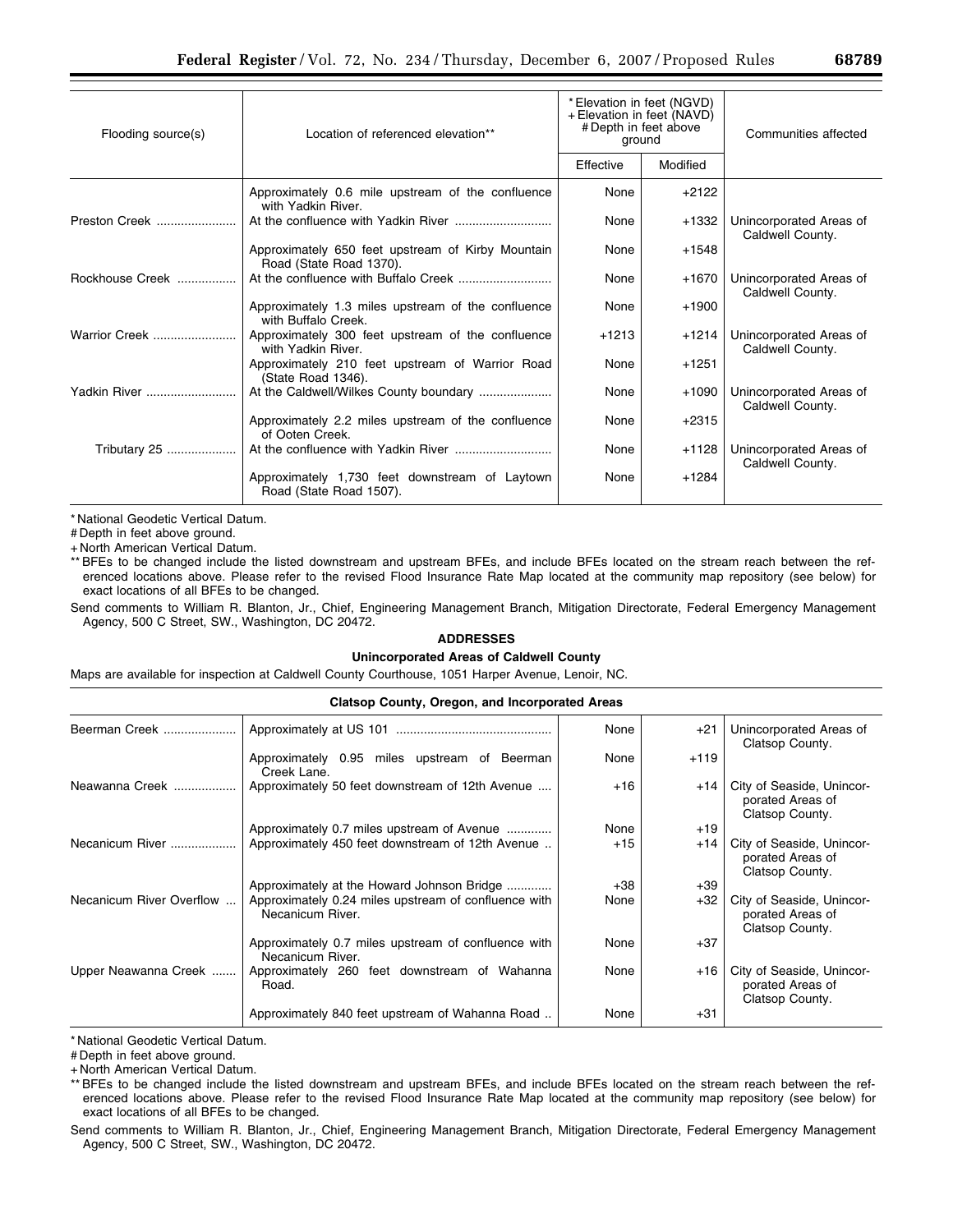| Flooding source(s) | Location of referenced elevation** | * Elevation in feet (NGVD)<br>+ Elevation in feet (NAVD)<br># Depth in feet above<br>ground |          | Communities affected |
|--------------------|------------------------------------|---------------------------------------------------------------------------------------------|----------|----------------------|
|                    |                                    | Effective                                                                                   | Modified |                      |
| <b>ADDRESSES</b>   |                                    |                                                                                             |          |                      |

# **City of Seaside**

Maps are available for inspection at 989 Broadway, Seaside, OR.

**Unincorporated Areas of Clatsop County** 

Maps are available for inspection at 800 Exchange Street, Ste. 310, Astoria, OR.

| Lawrence County, Tennessee, and Incorporated Areas |                                                                     |      |        |                                             |
|----------------------------------------------------|---------------------------------------------------------------------|------|--------|---------------------------------------------|
| Buffalo River                                      | Appoximately 1,028 feet upstream of confluence of<br>Saw Creek.     | None | $+792$ | Unincorporated Areas of<br>Lawrence County. |
|                                                    | Approximately 2,040 feet upstream of State Highway<br>240.          | None | $+812$ |                                             |
| Shoal Creek                                        | At New Shoal Creek Dam                                              | None | $+759$ | Unincorporated Areas of<br>Lawrence County. |
|                                                    | Approximately 8,540 feet downstream of Old Waynes-<br>boro Highway. | None | $+787$ |                                             |

\* National Geodetic Vertical Datum.

# Depth in feet above ground.

= North American Vertical Datum.

\*\* BFEs to be changed include the listed downstream and upstream BFEs, and include BFEs located on the stream reach between the referenced locations above. Please refer to the revised Flood Insurance Rate Map located at the community map repository (see below) for exact locations of all BFEs to be changed.

Send comments to William R. Blanton, Jr., Chief, Engineering Management Branch, Mitigation Directorate, Federal Emergency Management Agency, 500 C Street, SW., Washington, DC 20472.

# **ADDRESSES**

**Unincorporated Areas of Lawrence County** 

Maps are available for inspection at 240 West Gaines Street, Lawrenceburg, TN 38464.

| Canutillo-Flow Path 42                                     |                                                                                               | None    | $+3772$ | Unincorporated Areas of El<br>Paso County, City of El<br>Paso.   |
|------------------------------------------------------------|-----------------------------------------------------------------------------------------------|---------|---------|------------------------------------------------------------------|
|                                                            |                                                                                               | $+3901$ | $+3895$ |                                                                  |
| Canutillo-Flow Path 42A                                    |                                                                                               | None    | $+3873$ | City of El Paso, Unincor-<br>porated Areas of El<br>Paso County. |
|                                                            |                                                                                               | None    | $+3916$ |                                                                  |
| Government Hills Channel-<br>Flow Path 24.                 | Approximately 400 feet downstream from La Luz Ave-<br>nue.                                    | $+3741$ | $+3737$ | City of El Paso.                                                 |
|                                                            | Approximately 770 feet upstream from intersection<br>with Leeds Avenue.                       | $+3794$ | $+3799$ |                                                                  |
| McKelligon County Arroyo-<br>Flow Path 17.                 | Confluence with McKelligon Canyon Arroyo                                                      | $+4630$ | $+4638$ | Unincorporated Areas of El<br>Paso County.                       |
| Tributary 6                                                | Approximately 2400 feet upstream of confluence with<br>McKelligon Canyon Arroyo.              | $+4775$ | $+4781$ |                                                                  |
| McKelligon County Arroyo-<br>Flow Path 17.                 | At the intersection with Davis Seamon Road                                                    | $+4262$ | +4263   | City of El Paso, Unincor-<br>porated Areas of El<br>Paso County. |
|                                                            | Approximately 2,000 feet upstream of confluence with<br>McKelligon Canyon Arroyo Tributary 6. | $+4772$ | $+4765$ |                                                                  |
| NE Pond-Pond 2                                             | Northern most pond, intersected by Tiger Eye Drive                                            | None    | +3923   | City of El Paso.                                                 |
| NE Pond-Pond 3                                             | Square pond along west central side of ponding area,<br>across Dyer St. from Ameen Drive.     | None    | $+3909$ | City of El Paso.                                                 |
| NE Pond-Pond 4                                             |                                                                                               | None    | $+3913$ | City of El Paso.                                                 |
| NE Pond-Pond 5                                             | Small pond in Southwest corner of ponding area                                                | None    | $+3909$ | City of El Paso.                                                 |
| NE Pond-Pond 6                                             | Small pond in Southeast corner of ponding area                                                | None    | $+3909$ | City of El Paso.                                                 |
| Range Dam Flow Path 14-<br>El Paso Drainage Channel<br>#2. |                                                                                               | $+3943$ | $+3945$ | City of El Paso.                                                 |
|                                                            |                                                                                               | $+3976$ | $+3975$ |                                                                  |
| Range Dam Flow Path 16-<br>Main Channel.                   | Approximately 600 feet downstream from the Railroad                                           | None    | $+3869$ | City of El Paso.                                                 |
|                                                            |                                                                                               | None    | $+3960$ |                                                                  |
| Range Dam-Outlet Channel                                   |                                                                                               | None    | +3887   | City of El Paso.                                                 |
|                                                            | Approximately 1,400 feet upstream of Dyer Street at<br>Range Dam.                             | None    | $+3899$ |                                                                  |
| San Felipe Arroyo                                          | Approximately 600 feet downstream from Alameda<br>Avenue.                                     | None    | $+3608$ | Unincorporated Areas of El<br>Paso County.                       |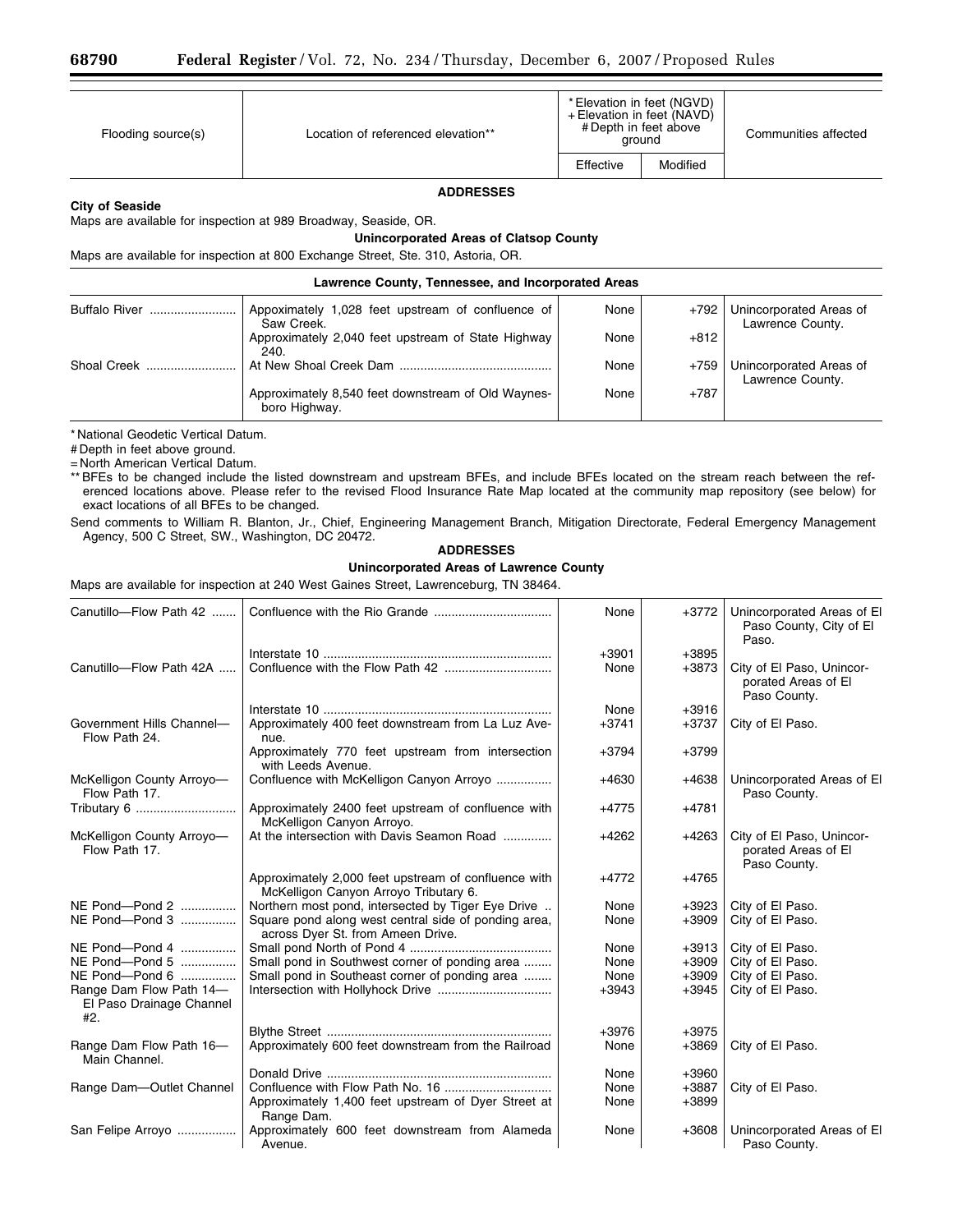| Flooding source(s)              | Location of referenced elevation**                                              | * Elevation in feet (NGVD)<br>+ Elevation in feet (NAVD)<br># Depth in feet above<br>ground |                  | Communities affected                                                                |  |
|---------------------------------|---------------------------------------------------------------------------------|---------------------------------------------------------------------------------------------|------------------|-------------------------------------------------------------------------------------|--|
|                                 |                                                                                 | Effective                                                                                   | Modified         |                                                                                     |  |
|                                 | Approximately 5,000 feet upstream of Citizen Transfer<br>Station Road.          | None                                                                                        | $+3693$          |                                                                                     |  |
| Stream 2-Horizon Arroyo         | Approximately 3,500 feet downstream from I-10<br>Frontage Road.                 | $+3666$                                                                                     | $+3657$          | Unincorporated Areas of El<br>Paso County.                                          |  |
|                                 | Approximately 65 feet downstream from I-10 Front-<br>age Road.                  | $+3752$                                                                                     | $+3747$          |                                                                                     |  |
| Vinton 1 & 2-Flow Path 45       | Approximately 160 feet upstream of the confluence<br>with the Rio Grande.       | None                                                                                        | $+3775$          | Town of Vinton, City of El<br>Paso, Unincorporated<br>Areas of El Paso Coun-<br>ty. |  |
|                                 | Approximately 7,900 feet upstream of the confluence<br>with Flow Path 45B.      | $+4500$                                                                                     | $+4514$          |                                                                                     |  |
| Vinton 1 & 2-Flow Path 45<br>C. |                                                                                 | $+4017$                                                                                     | $+4048$          | City of El Paso, Unincor-<br>porated Areas of El<br>Paso County.                    |  |
|                                 | Approximately 2,300 feet upstream of confluence with<br>Flow Path 45 Tributary. | None                                                                                        | $+4656$          |                                                                                     |  |
| Vinton 1 & 2-Flow Path 45<br>C. |                                                                                 | None                                                                                        | $+4531$          | Unincorporated Areas of El<br>Paso County.                                          |  |
| Tributary 1                     | Approximately 1,500 feet upstream of confluence with<br>Flow Path 45 C.         | None                                                                                        | $+4598$          |                                                                                     |  |
| Vinton 1 & 2-Flow Path 45A      |                                                                                 | None                                                                                        | $+3815$          | Town of Vinton, City of El<br>Paso, Unincorporated<br>Areas of El Paso Coun-<br>ty. |  |
| Vinton 1 & 2-Flow Path 45B      | Approximately 150 feet upstream of Remington Drive                              | None<br>$+4250$                                                                             | $+4058$<br>+4242 | Unincorporated Areas of El<br>Paso County, City of El<br>Paso.                      |  |
|                                 | Approximately 8,900 feet upstream of confluence with<br>Flow Path No. 45.       | None                                                                                        | $+4598$          |                                                                                     |  |
| Vinton 1 & 2-Flow Path 45D      |                                                                                 | None                                                                                        | +4266            | City of El Paso, Unincor-<br>porated Areas of El<br>Paso County.                    |  |
|                                 | Approximately 6,300 feet upstream of confluence with<br>Flow Path No. 45B.      | None                                                                                        | $+4513$          |                                                                                     |  |

# Depth in feet above ground.

+ North American Vertical Datum.

\*\* BFEs to be changed include the listed downstream and upstream BFEs, and include BFEs located on the stream reach between the referenced locations above. Please refer to the revised Flood Insurance Rate Map located at the community map repository (see below) for exact locations of all BFEs to be changed.

Send comments to William R. Blanton, Jr., Chief, Engineering Management Branch, Mitigation Directorate, Federal Emergency Management Agency, 500 C Street, SW., Washington, DC 20472.

## **City of El Paso**

Maps are available for inspection at City Hall/Engineering Department, #2 Civic Center Plaza, El Paso, TX 79901. **Town of Vinton** 

Maps are available for inspection at 436 Vinton Road, Anthony, TX 79821.

# **Unincorporated Areas of El Paso County**

Maps are available for inspection at 500 East San Antonio St., Room 407, El Paso, TX 79901.

## **King County, Washington, and Incorporated Areas**

| Cedar River            |                                                                                  | $+100$ | $+101$ | Unincorporated Areas of<br>King County, City of<br>Renton.                                                                        |
|------------------------|----------------------------------------------------------------------------------|--------|--------|-----------------------------------------------------------------------------------------------------------------------------------|
|                        | Approximately 350 feet upstream of Landsburg Road<br>SE.                         | None   | $+528$ |                                                                                                                                   |
| Green River            |                                                                                  | $+25$  | +24    | Unincorporated Areas of<br>King County, City of Au-<br>burn, City of Kent, City<br>of Renton, City of<br>Seatac, City of Tukwila. |
|                        | Approximately 0.48 miles downstream of SR 18                                     | $+75$  | $+74$  |                                                                                                                                   |
| <b>Patterson Creek</b> | Approximately 600 feet upstream of SR 202, near<br>confluence with Snoqualmie R. | None   | +86    | Unincorporated Areas of<br>King County.                                                                                           |

#### **ADDRESSES**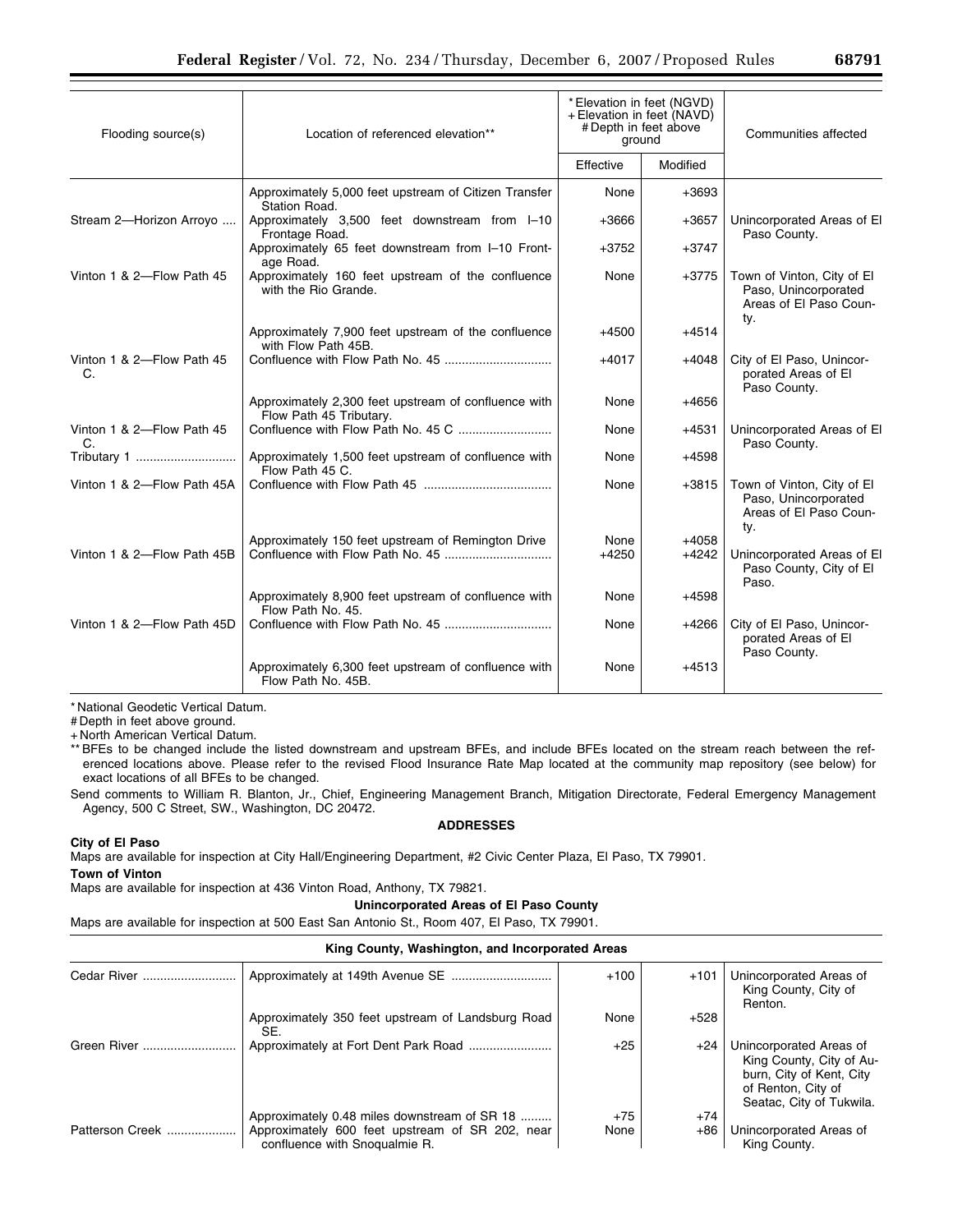| Flooding source(s) | Location of referenced elevation**                                                | * Elevation in feet (NGVD)<br>+ Elevation in feet (NAVD)<br># Depth in feet above<br>ground |          | Communities affected                                                                                    |
|--------------------|-----------------------------------------------------------------------------------|---------------------------------------------------------------------------------------------|----------|---------------------------------------------------------------------------------------------------------|
|                    |                                                                                   | Effective                                                                                   | Modified |                                                                                                         |
|                    | Approximately .31 miles upstream of SR 202 past<br>Patternson Creek Overflow.     | None                                                                                        | $+160$   |                                                                                                         |
| Snoqualmie River   | Approximately at the King County/Snohomish County<br>boundary.                    | $+47$                                                                                       | +50      | Unincorporated Areas of<br>King County, City of<br>Carnation, City of<br>Snoqualmie, Town of<br>Duvall. |
|                    | Approximately<br>0.5<br>downstream<br>miles<br>from<br>Snoqualmie Dam.            | $+128$                                                                                      | $+125$   |                                                                                                         |
| Springbrook Creek  | Approximately 0.44 miles downstream of SW 7th<br>Street Bridge.                   | None                                                                                        | $+24$    | Unincorporated Areas of<br>King County, City of<br>Renton, City of Tukwila.                             |
|                    | Approximately 250 feet downstream of the City of<br>Renton/City of Kent boundary. | $+22$                                                                                       | $+30$    |                                                                                                         |

+ North American Vertical Datum.

# Depth in feet above ground.

\*\* BFEs to be changed include the listed downstream and upstream BFEs, and include BFEs located on the stream reach between the referenced locations above. Please refer to the revised Flood Insurance Rate Map located at the community map repository (see below) for exact locations of all BFEs to be changed.

Send comments to William R. Blanton, Jr., Chief, Engineering Management Branch, Mitigation Directorate, Federal Emergency Management Agency, 500 C Street, SW., Washington, DC 20472.

#### **ADDRESSES**

#### **City of Auburn**

Maps are available for inspection at 25 W. Main Street, Auburn, WA 98001.

**City of Carnation** 

Maps are available for inspection at 4621 Tolt Avenue, Carnation, WA 98014.

**City of Kent** 

Maps are available for inspection at 220 Fourth Avenue South, Kent, WA 98032.

**City of Renton** 

Maps are available for inspection at 1055 S Grady Way, Renton, WA 98055.

# **City of Seatac**

Maps are available for inspection at 4800 S 188th St, Seatac, WA 98188.

**City of Snoqualmie** 

Maps are available for inspection at 8020 Railroad Ave SE, Snoqualmie, WA 98065.

#### **City of Tukwila**

Maps are available for inspection at 8020 Railroad Ave SE, Tukwila, WA 98118.

**Town of Duvall** 

Maps are available for inspection at 15535 Main St NE, Duvall, WA 98019.

#### **Unincorporated Areas of King County**

Maps are available for inspection at 201 S. Jackson Street, Ste 600, Seattle, WA 98104.

#### **Pierce County, Washington, and Incorporated Areas**

| Artondale Creek (main stem)     | Approximately 100 feet upstream of Wollochet Drive<br>Culvert.                     | None   | $+13$  | Unincorporated Areas of<br>Pierce County.                      |
|---------------------------------|------------------------------------------------------------------------------------|--------|--------|----------------------------------------------------------------|
|                                 | Approximately 200 feet downstream of confluence<br>with East and West Branch.      | None   | $+39$  |                                                                |
| Artondale Creek-East<br>Branch. | Approximately 320 feet upstream of confluence with<br>main stem Artondale Creek.   | None   | +40    | Unincorporated Areas of<br>Pierce County.                      |
|                                 | Approximately 80 feet downstream of Hunt Street NW                                 | None   | $+152$ |                                                                |
| Artondale Creek-West<br>Branch. | Approximately 460 feet upstream of confluence with<br>main stem Artondale Creek.   | None   | $+39$  | Unincorporated Areas of<br>Pierce County.                      |
|                                 | Approximately 0.46 miles upstream of confluence with<br>main stem Artondale Creek. | None   | $+48$  |                                                                |
| Canyon Creek                    | Approximately 250 feet downstream of 128th Street E                                | None   | +31    | Unincorporated Areas of<br>Pierce County.                      |
|                                 | Approximately 130 feet upstream of 72nd Street                                     | None   | $+280$ |                                                                |
| Carbon River                    | Approximately 860 feet upstream of confluence with<br>Puyallup R.                  | $+130$ | +124   | Unincorporated Areas of<br>Pierce County, Town of<br>Orting.   |
|                                 | Approximately 660 feet upstream of Alward Road                                     | None   | $+456$ |                                                                |
| Clarks Creek                    |                                                                                    | None   | $+29$  | Unincorporated Areas of<br>Pierce County, City of<br>Puyallup. |
|                                 | Approximately 600 feet upstream of 12th Avenue SW                                  | $+31$  | +34    |                                                                |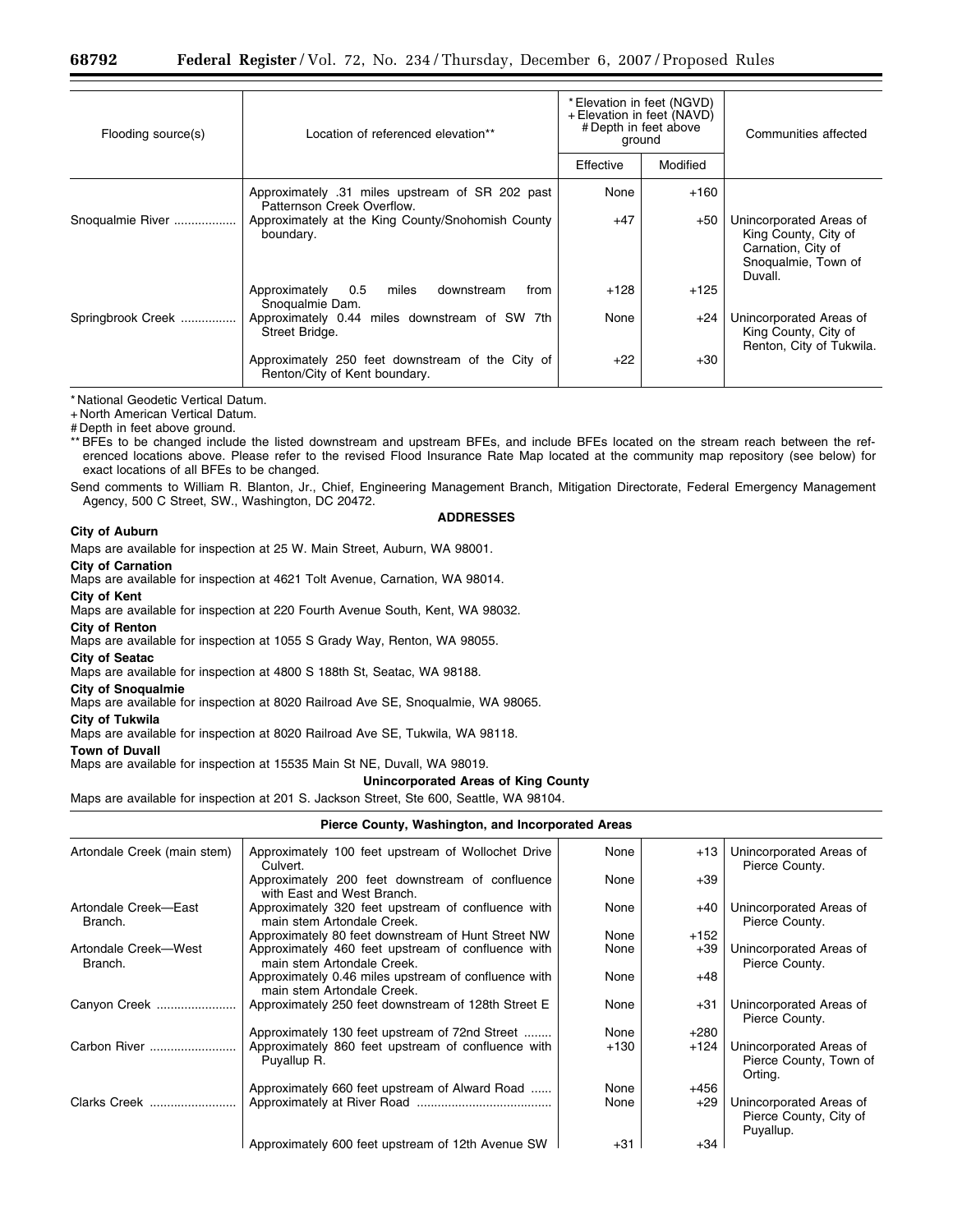| Flooding source(s)                       | Location of referenced elevation**                                                                                                   | * Elevation in feet (NGVD)<br>+ Elevation in feet (NAVD)<br># Depth in feet above<br>ground |                  | Communities affected                                                                                                   |
|------------------------------------------|--------------------------------------------------------------------------------------------------------------------------------------|---------------------------------------------------------------------------------------------|------------------|------------------------------------------------------------------------------------------------------------------------|
|                                          |                                                                                                                                      | Effective                                                                                   | Modified         |                                                                                                                        |
| Clarks Creek-Meeker Ditch                | Approximately 680 feet downstream of 14th Street<br>SW.                                                                              | None                                                                                        | $+31$            | Unincorporated Areas of<br>Pierce County, City of<br>Puyallup.                                                         |
| Clover Creek                             | Approximately 580 feet upstream of 7th Street SW<br>Approximately 240 feet upstream of confluence with<br>Steilacoom Lake.           | None<br>$+215$                                                                              | $+38$<br>+214    | Unincorporated Areas of<br>Pierce County, City of<br>Lakewood.                                                         |
| Crescent Creek                           | Approximately 0.86 miles upstream of Canyon Road<br>Approximately 45 feet upstream of 96th Street E                                  | None<br>None                                                                                | +343<br>$+14$    | Unincorporated Areas of<br>Pierce County, Town of<br>Gig Harbor.                                                       |
| Fennel Creek                             | Approximately 880 feet upstream of 138th Street E<br>Approximately 660 feet upstream of confluence with<br>Puyallup River.           | None<br>None                                                                                | $+172$<br>$+101$ | Unincorporated Areas of<br>Pierce County, City of<br>Bonney Lake.                                                      |
| Lacamas Creek                            | Approximately at Kelley Lake Road Bridge<br>Approximately 920 feet downstream of SR507                                               | None<br>$+326$                                                                              | $+505$<br>+328   | Town of Roy, Unincor-<br>porated Areas of Pierce<br>County.                                                            |
|                                          | Approximately at 0.26 miles upstream of 310th Street<br>S (Farm Road).                                                               | +473                                                                                        | +474             |                                                                                                                        |
| Mashel River                             | Approximately at Private Road, 1600 feet upstream of<br>confluence with Little Mashel River.                                         | +739                                                                                        | +738             | Town of Eatonville, Unin-<br>corporated Areas of<br>Pierce County.                                                     |
|                                          | Approximately at 0.42 miles upstream of Eatonville<br>Cutoff Road.                                                                   | $+862$                                                                                      | +866             |                                                                                                                        |
| Morey Creek                              | Approximately 180 feet from confluence with Clover<br>Creek.                                                                         | None                                                                                        | +293             | Unincorporated Areas of<br>Pierce County.                                                                              |
|                                          | Approximately at 140 feet upstream of Spannaway<br>Loop Road.                                                                        | None                                                                                        | $+300$           |                                                                                                                        |
| Muck Creek                               | Approximately 1070 feet upstream of 276th Street<br>Bridge.                                                                          | +442                                                                                        | +444             | Unincorporated Areas of<br>Pierce County.                                                                              |
|                                          | Approximately at 240 feet upstream of 228th Street<br>Ct E.                                                                          | None                                                                                        | $+484$           |                                                                                                                        |
| North Fork Clover Creek                  |                                                                                                                                      | $+317$                                                                                      | +319             | Unincorporated Areas of<br>Pierce County, City of<br>Lakewood, City of Ta-<br>coma.                                    |
| North Fork Clover Creek<br>Tributary #1. | Approximately 1500 feet upstream of 96th Street E<br>Approximately 3220 feet upstream of confluence with<br>North Fork Clover Creek. | None<br>$+323$                                                                              | $+391$<br>+322   | Unincorporated Areas of<br>Pierce County.                                                                              |
| North Fork Clover Creek<br>Tributary #2. | Approximately 0.4 miles upstream of 40th Avenue E<br>Approximately 0.73 miles downstream of Railroad cul-<br>vert.                   | None<br>None                                                                                | $+457$<br>$+333$ | Unincorporated Areas of<br>Pierce County.                                                                              |
| North Fork Clover Creek<br>Tributary #4. | Approximately 40 feet upstream of Railroad culvert<br>Approximately 0.5 miles downstream of 22nd Avenue<br>Ct E.                     | None<br>None                                                                                | $+397$<br>+363   | Unincorporated Areas of<br>Pierce County.                                                                              |
|                                          | Approximately 0.2 miles upstream of 22nd Avenue Ct<br>Е.                                                                             | None                                                                                        | +402             |                                                                                                                        |
| North Fork Clover Creek<br>Tributary #5. | Approximately 40 feet upstream of Aqueduct Drive E                                                                                   | None                                                                                        | +368             | Unincorporated Areas of<br>Pierce County.                                                                              |
|                                          | Approximately 0.25 miles upstream of Aqueduct Drive<br>Е.                                                                            | None                                                                                        | $+368$           |                                                                                                                        |
| Puyallup River                           | Approximately 1100 feet downstream of East 11th<br>Street.                                                                           | +13                                                                                         | $+10$            | City of Fife, City of Puy-<br>allup, City of Sumner,<br>Town of Orting, Unincor-<br>porated Areas of Pierce<br>County. |
|                                          | Approximately at 0.53 miles upstream of BN Railroad/<br>Champion Bridge.                                                             | $+606$                                                                                      | $+604$           |                                                                                                                        |
| South Prairie Creek                      | Approximately 1 mile downstream of State Hwy 162                                                                                     | $+301$                                                                                      | +302             | Town of South Prairie, Un-<br>incorporated Areas of<br>Pierce County.                                                  |
| Spanaway Creek                           | Approximately 0.37 miles upstream of SR 162 Bridge<br>Approximately 75 feet upstream of Spanaway Loop<br>Road S.                     | +449<br>+287                                                                                | +458<br>+285     | Unincorporated Areas of<br>Pierce County.                                                                              |
|                                          | Approximately 500 feet upstream of 138th Avenue S                                                                                    | +296                                                                                        | $+297$           |                                                                                                                        |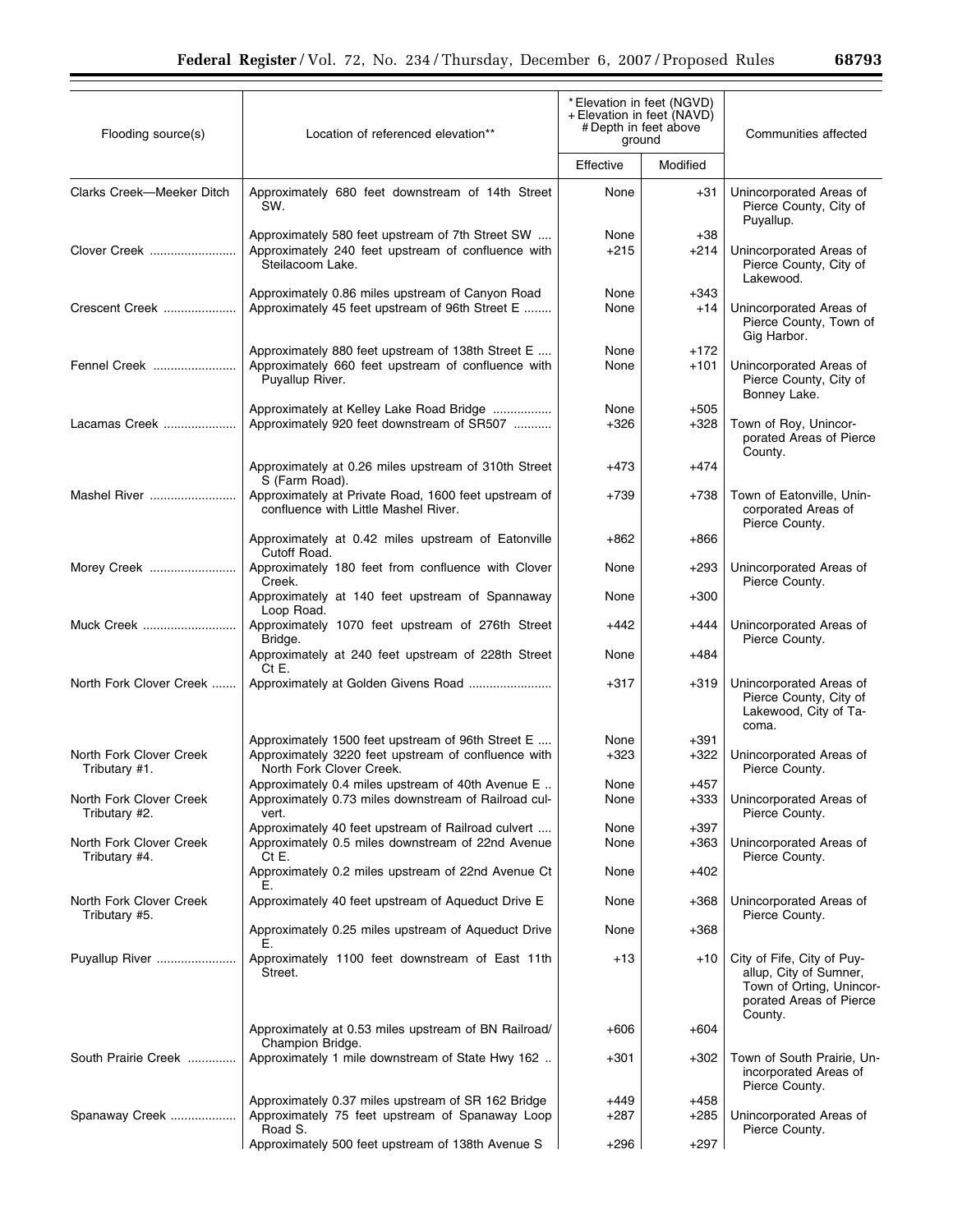| Flooding source(s) | Location of referenced elevation**                                                                                     | * Elevation in feet (NGVD)<br>+ Elevation in feet (NAVD)<br># Depth in feet above<br>ground |                 | Communities affected                                                                                                   |
|--------------------|------------------------------------------------------------------------------------------------------------------------|---------------------------------------------------------------------------------------------|-----------------|------------------------------------------------------------------------------------------------------------------------|
|                    |                                                                                                                        | Effective                                                                                   | Modified        |                                                                                                                        |
| Swan Creek         | Approximately 110 feet upstream of 64th Street E                                                                       | None                                                                                        | $+323$          | Unincorporated Areas of<br>Pierce County, City of<br>Tacoma.                                                           |
| Wapato Creek I     | Approximately 330 feet upstream of 12th Street E<br>Approximately 1860 feet downstream of 12th Street E                | None<br>None                                                                                | $+419$<br>$+12$ | City of Edgewood, City of<br>Fife, City of Puyallup,<br>City of Tacoma, Unin-<br>corporated Areas of<br>Pierce County. |
| Wapato Creek II    | Approximately at 130 feet upstream of 7th Street NW<br>Approximately at 1975 feet upstream of 114th Avenue<br>$Ct E$ . | None<br>None                                                                                | $+40$<br>$+40$  | City of Edgewood, City of<br>Puyallup, Unincor-<br>porated Areas of Pierce<br>County.                                  |
|                    | Approximately 1400 feet downstream of Todd Road<br>NE (furthest downstream crossing).                                  | $+43$                                                                                       | $+49$           |                                                                                                                        |
| White River        | Approximately 380 feet downstream of State Highway<br>410.                                                             | $+47$                                                                                       | $+51$           | City of Sumner, City of<br>Puyallup, Unincor-<br>porated Areas of Pierce<br>County.                                    |
|                    | Approximately at 0.4 miles upstream of 8th Street E                                                                    | None                                                                                        | $+74$           |                                                                                                                        |

# Depth in feet above ground.

+ North American Vertical Datum.

\*\* BFEs to be changed include the listed downstream and upstream BFEs, and include BFEs located on the stream reach between the referenced locations above. Please refer to the revised Flood Insurance Rate Map located at the community map repository (see below) for exact locations of all BFEs to be changed.

Send comments to William R. Blanton, Jr., Chief, Engineering Management Branch, Mitigation Directorate, Federal Emergency Management Agency, 500 C Street, SW., Washington, DC 20472.

## **ADDRESSES**

#### **City of Bonney Lake**

Maps are available for inspection at 19306 Bonney Lake Blvd, Bonney Lake, WA 98390.

**City of Edgewood** 

Maps are available for inspection at 2221 Meridian East, Edgewood, WA 98371.

**City of Fife** 

Maps are available for inspection at 5411 23rd St E, Fife, WA 98424.

#### **City of Lakewood**

Maps are available for inspection at 6000 Main St SW, Lakewood, WA 98499.

**City of Puyallup** 

Maps are available for inspection at 330 3rd St SW, Puyallup, WA 98371.

**City of Sumner** 

Maps are available for inspection at 1104 Maple St, Sumner, WA 98390.

## **City of Tacoma**

Maps are available for inspection at 747 Market St, Ste. 1200, Tacoma, WA 98402.

#### **Town of Eatonville**

Maps are available for inspection at 201 Center St W, Eatonville, WA 98328.

#### **Town of Gig Harbor**

Maps are available for inspection at 3510 Grandview St, Gig Harbor, WA 98335.

## **Town of Orting**

Maps are available for inspection at 110 Train St SE, Orting, WA 98360.

## **Town of Roy**

Maps are available for inspection at 216 McNaught St S, Roy, WA 98580.

#### **Town of South Prairie**

Maps are available for inspection at 121 NW Washington St., South Prairie, WA 98385.

# **Unincorporated Areas of Pierce County**

Maps are available for inspection at 930 Tacoma Avenue S., Rm 737, Tacoma, WA 98402.